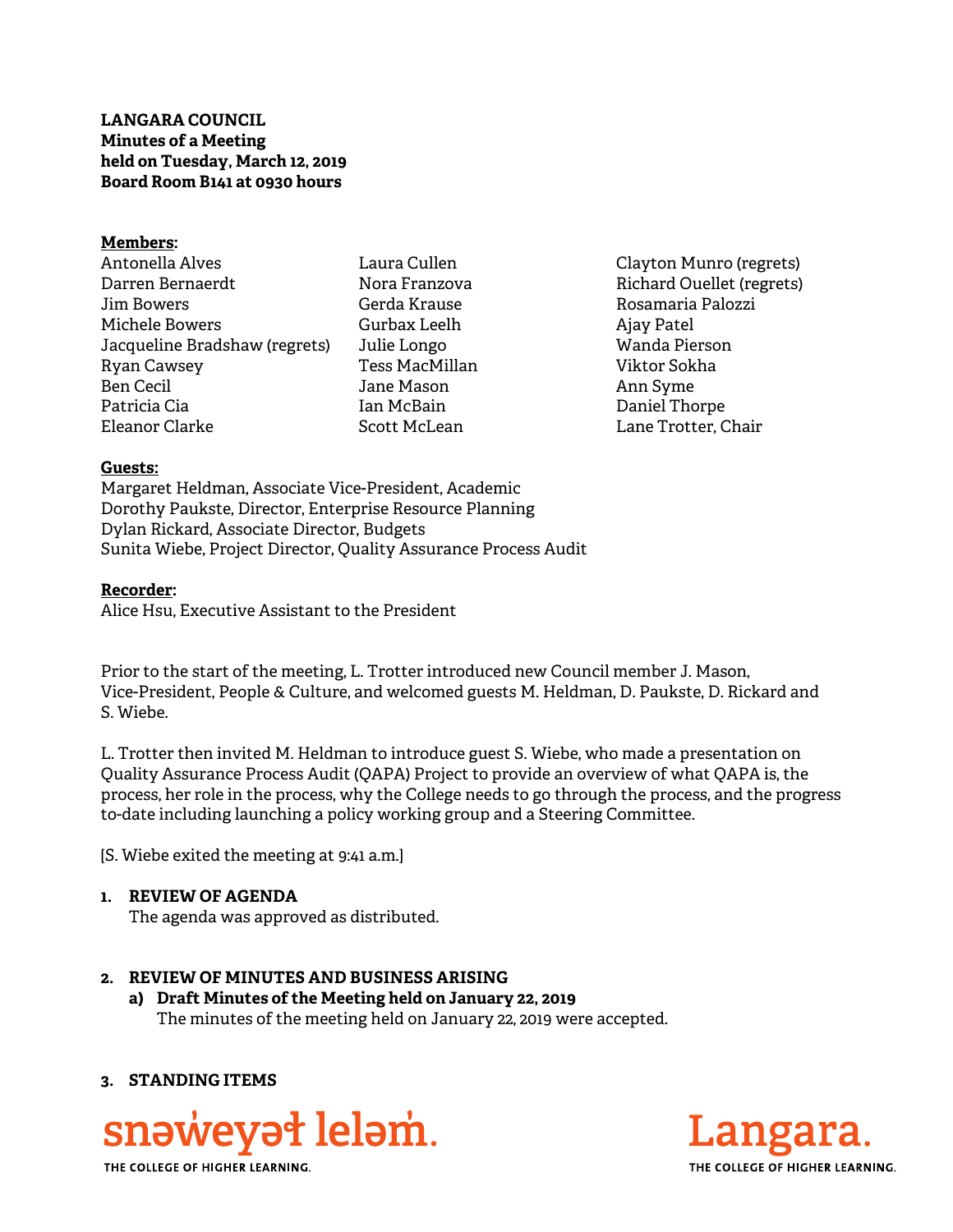# **a) Workday@Langara Update**

D. Paukste made a presentation on Workday@Langara to recap on the project phases and accomplishments to-date and advise what the project team is currently working on. She also talked about change management and how the College community can get involved throughout the journey. Last, she advised that the project team is committed to providing ongoing support to the College community through hosting various events and activities, posting information and FAQ on the College website, attending department meetings, conducting community surveys, and, in the future, providing various training for different levels of users.

M. Heldman encouraged Council members and everyone to complete the first Workday@Langara survey that will be closed on March 25, 2019, consider to become a Change Ambassador and find ways to get involved in the project as the project team would like to hear from everyone in order to help make the project a success.

In response to a question, D. Paukste advised that people who are interested in becoming a Change Ambassador can send an email to herself or M. Heldman.

[M. Heldman and D. Paukste exited the meeting at 9:56 a.m.]

## b) **IT Update**

V. Sokha advised that IT continues to be an integral part of the Workday@Langara project. In addition to its usual projects, including Identity Access Management, IT identified some Workday integration issues during the Discover phase and is currently working on building the required integrations and deciding appropriate timeline to resolve these issues. IT is also working on updating some policies including policies for mobile devices and for appropriate computer use.

# **4. CURRICULUM ITEMS**

# **a) Education Council Meeting held on January 22, 2019**

R. Cawsey referred to the summary report attached to the agenda for the Education Council meeting held on January 22, 2019 and highlighted the following:

- Langara School of Management discontinued its Advanced Certificate in Accounting due to low enrolment. This discontinuation is aligned with decisions made by CPA Canada regarding its strategic direction for granting credentials and certifications.
- The Psychology department is undergoing its program review and has submitted a couple course of changes with updated learning outcomes.
- Department of Sociology & Anthropology submitted several course changes with updated course level, learning outcomes, examinable categories, etc., to better align with similar courses offered at other institutions across the province.

The Education Council summary report for January 22, 2019 was received for information.